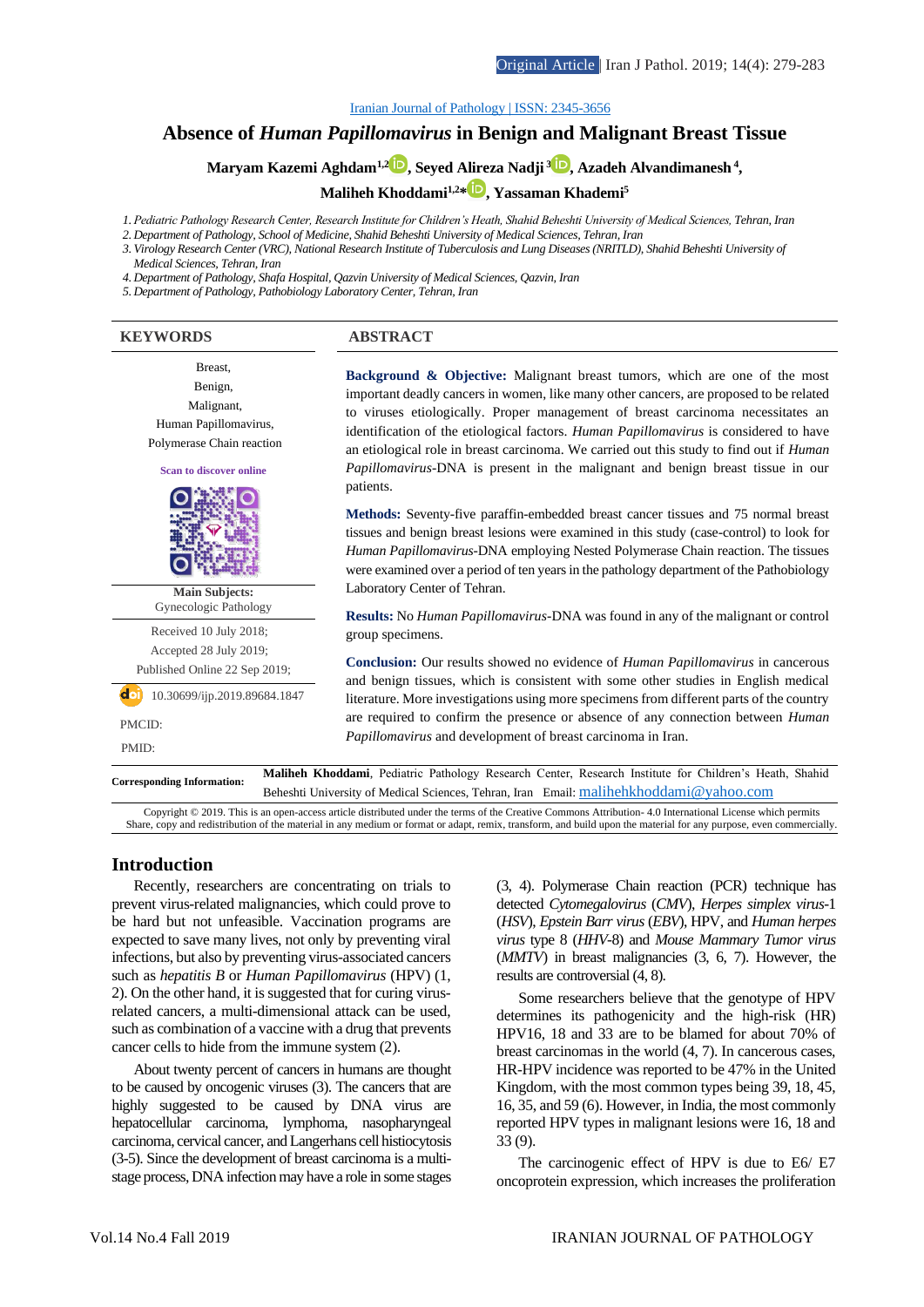of cells, directing to more genomic unsteadiness and hindering apoptosis. Viral protein E2 normally controls the expression of these oncoproteins, but is frequently cancelled because of viral incorporation into the host gene through E2 section. E6 and E7 are also controlled by RNA splicing, and the long control region containing diverse binding sites for transcription factors together with the different number of viruses are controlled by the P97 promoter and enhancer activity (9).

If the role of viruses in the induction of breast cancer could be proved, there is an opportunity to prevent it (8). We conducted this research to identify the HPV DNA in tumoral breast tissue and illustrate the existence of any connection of HPV with breast carcinoma in Iran.

### **Materials and Methods**

#### **Patients and Controls**

The paraffin-embedded tissues of 75 patients who were diagnosed with breast carcinoma by one of the authors during a period of 10 years at the Pathobiology Laboratory Center in Tehran, Iran, are used in this study. The cases were diagnosed according to decisive factors in pathology textbooks. Sufficient tissue samples were taken for DNA extraction after re-examination of the slides under the light microscope. Small tissue samples were excluded (criterion of inclusion). All patients were Iranian, and the mean age was 48.2 years. Seventy five tissue samples were selected from the same department, which included fat necrosis, ductal ectasia, fibrocystic change (FCC), FCC and focal adenomatoid change, FCC and sclerosing adenosis, and reduction mastectomy specimens (years 2005 to 2014). The criterion for inclusion was negativity for malignancy.

The patients whose samples were used were anonymous. The data taken from the pathology reports is untouched. The University Ethics Committee code was: SBMU.REC.1393, 193.

#### **Tissue Preparation and Genome Extraction**

5-10 µm-thick-sections were cut from archivebiopsy blocks using a microtome and each section was collected into a sterile tube. The tissue sections were deparaffinized and rehydrated by xylene and alcohol and then lysed by tissue lysis buffer and Proteinase K. Genome extraction was conducted using RTP® DNA/ RNA Virus Mini Kit (Stratec Molecular GmbH, Berlin, Germany). The extracted DNA was frozen at -20°C. To assess the contamination during genome extraction, PCR-grade double distilled water was employed as a negative control in every single round of the procedure.

#### **Polymerase Chain Reaction (PCR)**

B-globin gene PCR amplification was applied for observing false-negative result and DNA adequacy, utilizing the PC03/PC04 and GH20/PC04 primer sets (10). HPV screening was done by the nested PCR procedure using MY09-MY11 as outer and GP5+-GP6+ as inner primers as previously described (11).

#### **Statistical Considerations**

The data was analyzed using SPSS 13.0[Statistical Procedures for Social Sciences; Chicago, Illinois, USA].

The Fisher test was used and was considered statistically significant at P-values of less than 0.05.

## **Results**

Cancer patients had a mean age of 48.2±10.8 years. The types and percentage of malignant tumors are summarized in Table 1. About 49.3% of cancers were in the right breast and 50.7% in the left side. The mean age in the control group was 38.9 years and 76% of lesions were right-sided. The benign lesions were FCC, FCC with sclerosing adenosis, and FCC with focal adenomatoid change (57.3%), fatty breast tissue (25.3%), ductal ectasia (1.3%), and other types (fat necrosis and reduction mastectomy specimens, 16%). HPV DNA was not identified in any of the malignant or control group specimens.

**Table1.** Types of malignant tumors in current study

| <b>Type</b>                      | <b>Percentage</b> |
|----------------------------------|-------------------|
| Invasive ductal carcinoma (IDC)  | 88.01             |
| Invasive lobular carcinoma (ILC) | 9.33              |
| Tubular carcinoma                | 1.33              |
| Medullary carcinoma              | 1.33              |
| Total                            |                   |

## **Discussion**

Tryouts to avoid virus-related malignancies would be complicated but not unattainable (2). Viruses such as HPV, *EBV*, and *MMTV* are the major candidates of hormone-responsive viruses; they are believed to cause breast cancer in humans (4, 7, 8). In the current study, we failed to detect HPV DNA in any of the malignant or control groups, suggesting no etiological association between breast carcinoma and HPV in our patients.

No connection is revealed between viruses and breast malignancies in some studies, while others suggest possible etiological role for viruses. The incidence of HPV infection in patients with breast malignancy in different countries is between zero in Brazil, Germany, London and France to 16% in Mexico and Greece, 46.5% in Iraq, between 20.9% and 86.2% in Australia, Syrian and Turkey (12), and 47% in the United Kingdom (6). The incidence of malignant breast lesions having HR-HPV has been reported between 0-2% in various regions of China to 86% among North Americans (12, 13).

Lindel *et al.* (14) found no HPV DNA in 81 tissues from breast carcinoma. Tsai *et al*. (3) used southern hybridization and PCR methods in 122 patients with malignant and benign breast lesions. HPV was seen in 12.9% and in 6.2% of malignant and benign lesions respectively, demonstrating no significant difference. The research by Joshi and colleagues (15) showed no definite connecting relationship between carcinoma of breast and HPV. Liang *et al*. (16) also reported no significant difference among 224 breast cancers and 37 fibroadenomas using Hybrid capture assay (HPV was detected in 21.4% and 16.2% in breast cancer and fibroadenoma groups, respectively). HPV DNA was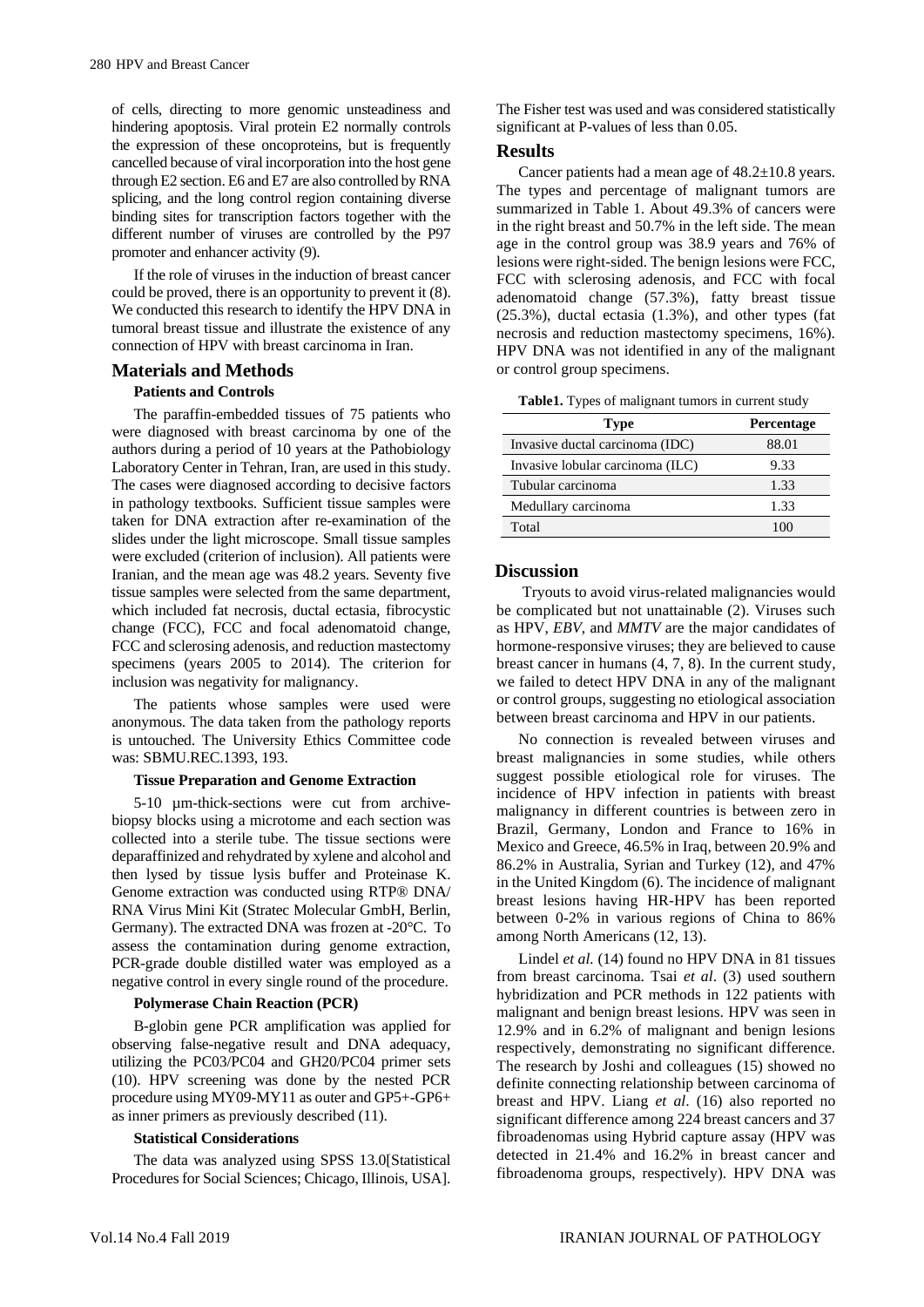not discovered in 130 benign and malignant breast tissues, employinga PCR technique by Romano and colleagues (17). Choi and his team (18), using real-time PCR, identified HPV in 17.9% of 123 cancers and 22.2% of nine intraductal papillomas. These patients were confirmed to have HPV infection of uterine cervix. Nevertheless; the findings were not supportive of any connection between breast malignancy and HPV due to the weak positive results.

Contrary to the above studies, in Antonsson's study (19) 54 cases with breast cancer were assessed and showed 50% positivity for HPV DNA (in 27 patients) using In Situ Hybridization (ISH). All cases were HPV-18. Glenn *et al.* (20) reported 50% and 20% positivity for HPV DNA in breast cancer and control groups, showing significant difference. Lower age and higher grade were related with a positive result for HPV. Salman's (6) screening of 110 fresh breast tissue specimens for HR-HPV DNA detected positivity in 31%of the benign breast tissue and 47% of breast carcinoma cases, and suggested that virus-related oncoprotein selective appearance in infiltrative tumors can be suggestive of HR-HPVs role in the growth of a number of tumors in breast. Suarez and colleagues (21) evaluated 61 breast cancers and found 26% positive cases for HPV DNA. They suggested possible etiological function. Suarez's 26% positivity for HPV DNA in 61 breast carcinomas implied a possible etiological role. The result of a meta-analysis by Bae *et* 

*al.* (22) on22 case-control investigations was in favor of the hypothesis of HPV infection raising the possibility of cancer in breast tissue. The review article by Hsu *et al.* (4) revealed important connection between breast malignancy and HPV and showed a relationship between cervical and breast cancer, demonstrating a common etiological function of HPV.

The studies that have been carried out in Iran (on 1678 malignant and benign breast tissues; 1828 samples from Iranian women, including our cases) are demonstrated in Table 2. All studies were done by PCR and the ones that showed a possible positive association of HPV DNA with breast cancer are: Sigaroudi *et al*. (23) with a 25.9% positive rate for HPV in cancerous breasts and a predominance of high-risk types in the north of Iran, Alavi and colleagues (24) with 48% positivity in Mahad (east of Iran), Ghaffari *et al.* (25) with 30% positivity in Tehran (occurrence rate of HPV16, 11 ⁄ 6, and 31 ⁄ 33 were 14.9%, 11.94%, and 2.99% respectively) and Rassi (26) with 34.66% HPV positivity in Tehran and Karaj, central north of Iran (the predominant genotype was the HPV16 and 18). Other studies from different parts of Iran that did not show any association include: Isfahan, midwest of Iran (27), Tehran, north of Iran (28), Tabriz, west of Iran (29), Golestan, northeast of Iran (30), Roudeh Hen, north of Tehran (31), Yazd, central part of Iran (32), Sanandaj, west of Iran (33) and Mashhad, east of Iran (34).

| <b>Study</b>          | <b>Case Group</b> | <b>Control Group</b> | <b>Method</b>        | <b>Association of high-risk HPV</b><br>with breast cancer |
|-----------------------|-------------------|----------------------|----------------------|-----------------------------------------------------------|
| Ahangar et al. (29)   | 22/65 (33.8%)     | 0/65                 | <b>Nested PCR</b>    | No (low-risk HPV detected)                                |
| Sigaroudi et al. (23) | 16/79 (25.9%)     | 1/51                 | <b>Nested PCR</b>    | Yes (predominantly high-risk types)                       |
| Manzouri et al. (27)  | 10/55(18.18%)     | 7/51(12.72%)         | <b>PCR</b>           | N <sub>0</sub>                                            |
| Alavi et al. (24)     | 24/50 (48%)       | 0/29                 | <b>PCR</b>           | Yes                                                       |
| Rassi et al. (26)     | 52/150 (34.66%)   | ------               | <b>Multiplex PCR</b> | Yes (types16 and 18)                                      |
| Salehpour et al. (34) | 54/206 (26.2%)    |                      | <b>PCR</b>           | No (low-risk HPV detected)                                |
| Doosti et al. (32)    | 20/87 (22.9%)     | 0/84                 | <b>Nested PCR</b>    | No (low-risk HPV detected)                                |
| Tahmasebi Fard (31)   | 0/65              | 3/53                 | <b>PCR</b>           | N <sub>0</sub>                                            |
| Moradi et al. (30)    | 0/231             |                      | <b>PCR</b>           | N <sub>o</sub>                                            |
| Eslamifar et al. (28) | 0/100             | 0/50                 | <b>Nested PCR</b>    | N <sub>o</sub>                                            |
| Ghaffari et al. (25)  | 20/67 (30%)       |                      | <b>PCR</b>           | Yes (types 16, $11/6$ , and $31/33$ )                     |
| Karimi et al. (33)    | 2/70              | 0/70                 | <b>PCR</b>           | N <sub>o</sub>                                            |
| Current study         | 0/75              | 0/75                 | <b>PCR</b>           | N <sub>o</sub>                                            |
| Total                 | 200/1300 (15.3%)  | 11/528 (2.08%)       | ----                 |                                                           |

**Table2.** Results of studies in Iran

Some investigators have found that the genotype of HPV determines its pathogenicity and the high-risk ones (HPV 16, 18 and 33) are to blame for 70% of breast carcinomas worldwide (4, 7). The reported HPV types in Iran include 16, 11 ⁄ 6, and 31 ⁄ 33 (25), and 16 an 18 (26); however, in the cancerous cases in the United Kingdom the most common types were 39,18,45,16,35, and 59 (6), and in India, the most

common reported HPV types in malignant lesions were 16, 18 and 33 (9).

Such inconsistency in the results obtained from various regions in Iran could be attributed to different genotypes of HPV and the incidence of high-risk behavior. Other issues which can affect the results include storage condition of the specimens, quality of samples used, and the quality of PCR procedure (12).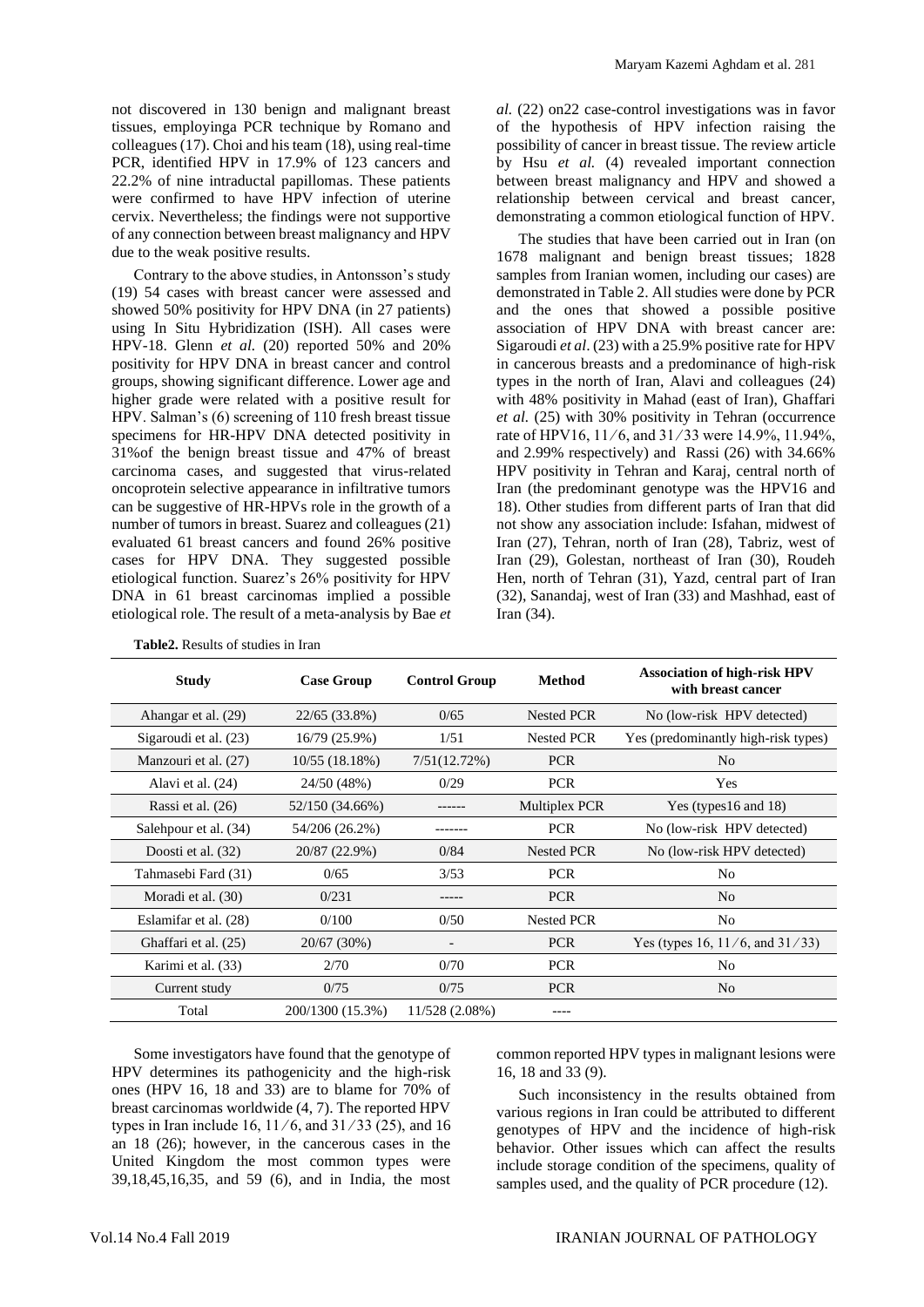According to Haghshenas *et al.* (12) that carried out a meta-analysis on the abovementioned studies examining the incidence of HPV infection in cancerous breast lesions of Iranian female patients, the combined incidence rate (95% confidence interval) of infection by HPV was 23.6% (6.7- 40.5), and the odds ratio (95% confidence interval) between breast cancer development and HPV infection was 5.7% (0.7- 46.8). This analysis demonstrated a high incidence of this viral infection in Iranian patients with breast malignancy.

Although our results showed no HPV DNA in malignant or benign breast tissues, the review of Iranian literatures is in favor of a role for this virus in growth of breast cancer in Iranian patients. Diverse geographic distributions of virus, different assessment techniques, and diverse subtypes could be suggested as the main cause of difference between results obtained in various studies worldwide.

### **Acknowledgements**

This research was carried out by Dr. Azadeh Alvandimanesh under Dr. Maliheh Khoddami, Dr. Seyed Alireza Nadji and Dr. Maryam Kazemi Aghdam's supervision, as a thesis to accomplish the conditions of Specialty in Pathology at Shahid Beheshti University of Medical Sciences.

We are grateful to Ali Tajic for the statistical analysis, in addition to Ms. Leila Poos-Ashkan and Pooneh Tavakoli for performing the PCR.

This study was financially supported by Pediatric Pathology Research Center, Research Institute for Children's Health, Shahid Beheshti University of Medical Sciences, Tehran, Iran. Material was provided by Department of Pathology, Pathobiology Laboratory Center, Tehran, Iran.

## **Conflict of Interest**

The authors declared no conflict of interest regarding the publication of this article.

#### **References**

- 1. Cohen JI. Epstein-Barr virus vaccines. Clinical & translational immunology. 2015;4(1):e32. [\[DOI:10.1038/](https://doi.org/10.1038/cti.2014.27) [cti.2014.27\]](https://doi.org/10.1038/cti.2014.27) [\[PMID\]](https://www.ncbi.nlm.nih.gov/pubmed/25671130) [\[PMCID\]](http://www.ncbi.nlm.nih.gov/pmc/articles/PMC4318489)
- 2. Smith E. Can we wipe out cancers caused by the Epstein-Barr Virus? Bio Med Central. Dec 2015 (The Open Access Publisher). Available from: URL: https://blogs.biome dcentral.com/on-medicine/2015/12/14 /can-wipe-cancerscaused-epstein-barr-virus/
- 3. Tsai JH, Tsai CH, Cheng MH, Lin SJ, Xu FL, Yang CC. Association of viral factors with non‐familial breast cancer in Taiwan by comparison with non-cancerous, fibroadenoma, and thyroid tumor tissues. J Med Virol. 2005;75(2):276-81. [\[DOI:10.1002/jmv.20267\]](https://doi.org/10.1002/jmv.20267) [\[PMID\]](https://www.ncbi.nlm.nih.gov/pubmed/15602723)
- 4. Hsu CR, Lu TM, Chin LW, Yang CC. Possible DNA viral factors of human breast cancer. Cancers (Basel).<br>2010:2(2):498-512. [DOI:10.3390/cancers2020498] [\[DOI:10.3390/cancers2020498\]](https://doi.org/10.3390/cancers2020498) [\[PMID\]](https://www.ncbi.nlm.nih.gov/pubmed/24281079) [\[PMCID\]](http://www.ncbi.nlm.nih.gov/pmc/articles/PMC3835088)
- 5. 5. Khoddami M, Nadji SR, Dehghanian P, Vahdatinia M, Shamshiri AR. Detection of Epstein-Barr virus DNA in langerhans cell histiocytosis. Jundishapur J Microbio.

2015;8(12):e27219. [\[DOI:10.5812/jjm.27219\]](https://doi.org/10.5812/jjm.27219) [\[PMID\]](https://www.ncbi.nlm.nih.gov/pubmed/26870310) [\[PMCID\]](http://www.ncbi.nlm.nih.gov/pmc/articles/PMC4746794)

- 6. Salman NA, Davies G, Majidy F, Shakir F, Akinrinade H, Perumal D, et al. Association of high-risk human papillomavirus and breast cancer: a UK based study. Scientific Reports. 2017;7. [\[DOI:10.1038/srep43591\]](https://doi.org/10.1038/srep43591) [\[PMID\]](https://www.ncbi.nlm.nih.gov/pubmed/28240743) [\[PMCID\]](http://www.ncbi.nlm.nih.gov/pmc/articles/PMC5378907)
- 7. Ashrafi GH, Haghshenas MR, Marchetti B, O'Brien PM, Campo MS. E5 protein of human papillomavirus type 16 selectively downregulates surface HLA class I. Int J Cancer. 2005;113(2):276-83. [\[DOI:10.1002/ijc.20558\]](https://doi.org/10.1002/ijc.20558) [\[PMID\]](https://www.ncbi.nlm.nih.gov/pubmed/15386416)
- 8. Lawson JS, Günzburg WH, Whitaker NJ. Viruses and human breast cancer. Future Microbiol. 2006;1(1):33-51. [\[DOI:10.2217/17460913.1.1.33\]](https://doi.org/10.2217/17460913.1.1.33) [\[PMID\]](https://www.ncbi.nlm.nih.gov/pubmed/17661684)
- 9. Islam S, Dasgupta H, Roychowdhury A, Bhattacharya R, Mukherjee N, Roy A, et al. Study of association and molecular analysis of human papillomavirus in breast cancer of Indian patients: Clinical and prognostic implication. PloS one. 2017;12(2):e0172760. [\[DOI:10.1371/journal](https://doi.org/10.1371/journal.pone.0172760) [.pone.0172760\]](https://doi.org/10.1371/journal.pone.0172760) [\[PMID\]](https://www.ncbi.nlm.nih.gov/pubmed/28245287) [\[PMCID\]](http://www.ncbi.nlm.nih.gov/pmc/articles/PMC5330495)
- 10. Saiki RK, Bugawan TL, Horn GT, Mullis KB, Erlich HA. Analysis of enzymatically amplified β-globin and HLA-DQα DNA with allele-specific oligonucleotide probes. Nature. 1986;324(6093):163. [\[DOI:10.1038/324163a0\]](https://doi.org/10.1038/324163a0) [\[PMID\]](https://www.ncbi.nlm.nih.gov/pubmed/3785382)
- 11. Sotlar K, Diemer D, Dethleffs A, Hack Y, Stubner A, Vollmer N,et al. Detection and typing of human papillomavirus by e6 nested multiplex PCR. J Clin Microbiol. 2004;42(7):3176-84. [\[DOI:10.1128/JCM.42](https://doi.org/10.1128/JCM.42.7.3176-3184.2004) [.7.3176-3184.2004\]](https://doi.org/10.1128/JCM.42.7.3176-3184.2004) [\[PMID\]](https://www.ncbi.nlm.nih.gov/pubmed/15243079) [\[PMCID\]](http://www.ncbi.nlm.nih.gov/pmc/articles/PMC446280)
- 12. Haghshenas MR, Mousavi T, Moosazadeh M, Afshari M. Human papillomavirus and breast cancer in Iran: a metaanalysis. Iran J Basic Med Sci. 2016;19(3):231.
- 13. Lawson JS, Glenn WK, Whitaker NJ. Human Papilloma Viruses and Breast Cancer-Assessment of Causality. Front Oncol. 2016.6:207. [DOI:10.3389/fonc.2016.00207] Oncol. 2016;6:207. [\[DOI:10.3389/fonc.2016.00207\]](https://doi.org/10.3389/fonc.2016.00207) [\[PMID\]](https://www.ncbi.nlm.nih.gov/pubmed/27747193) [\[PMCID\]](http://www.ncbi.nlm.nih.gov/pmc/articles/PMC5040724)
- 14. Lindel K, Forster A, Altermatt HJ, Greiner R, Gruber G. Breast cancer and human papillomavirus (HPV) infection: no evidence of a viral etiology in a group of Swiss women. Breast. 2007;16(2):172-7. [\[DOI:10.1016/j.breast.2006.](https://doi.org/10.1016/j.breast.2006.09.001) [09.001\]](https://doi.org/10.1016/j.breast.2006.09.001) [\[PMID\]](https://www.ncbi.nlm.nih.gov/pubmed/17088061)
- 15. Joshi D, Buehring GC. Are viruses associated with human breast cancer? Scrutinizing the molecular evidence. Breast Cancer Res Treat. 2012;135(1):1-15. [\[DOI:10.1007/s10549-](https://doi.org/10.1007/s10549-011-1921-4) [011-1921-4\]](https://doi.org/10.1007/s10549-011-1921-4) [\[PMID\]](https://www.ncbi.nlm.nih.gov/pubmed/22274134)
- 16. Liang W, Wang J, Wang C, Lv Y, Gao H, Zhang K, et al. Detection of high-risk human papillomaviruses in fresh breast cancer samples using the hybrid capture 2 assay. J<br>Med Virol. 2013;85(12):2087-92. [DOI:10.1002/ Med Virol. 2013;85(12):2087-92. [jmv.23703\]](https://doi.org/10.1002/jmv.23703) [\[PMID\]](https://www.ncbi.nlm.nih.gov/pubmed/23959946)
- 17. Herrera-Romano L, Fernández-Tamayo N, Gómez-Conde E, Reyes-Cardoso JM, Ortiz-Gutierrez F, Ceballos Gm, et al. Absence of human papillomavirus sequences in epithelial breast cancer in a Mexican female population. Med Oncol. 2012;29(3):1515-7. [\[DOI:10.1007/s12032-011-0059-x\]](https://doi.org/10.1007/s12032-011-0059-x) [\[PMID\]](https://www.ncbi.nlm.nih.gov/pubmed/21909942)
- 18. Choi J, Kim C, Lee HS, Choi YJ, Kim HY, Lee J, et al. Detection of Human Papillomavirus in Korean Breast Cancer Patients by Real-Time Polymerase Chain Reaction and Meta-Analysis of Human Papillomavirus and Breast